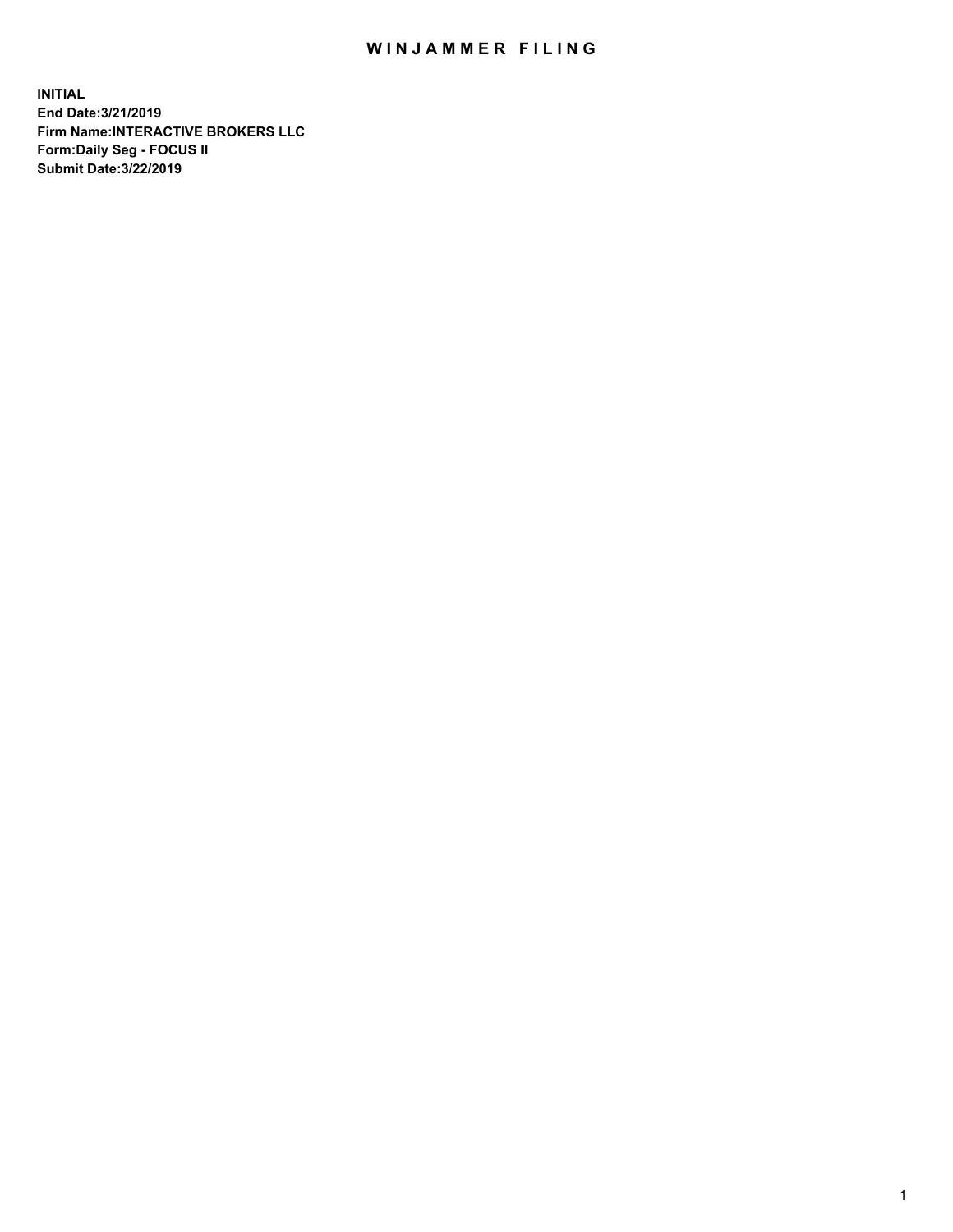**INITIAL End Date:3/21/2019 Firm Name:INTERACTIVE BROKERS LLC Form:Daily Seg - FOCUS II Submit Date:3/22/2019 Daily Segregation - Cover Page**

| Name of Company                                                                                                                                                                                                                                                                                                                | <b>INTERACTIVE BROKERS LLC</b>                                                                  |
|--------------------------------------------------------------------------------------------------------------------------------------------------------------------------------------------------------------------------------------------------------------------------------------------------------------------------------|-------------------------------------------------------------------------------------------------|
| <b>Contact Name</b>                                                                                                                                                                                                                                                                                                            | <b>James Menicucci</b>                                                                          |
| <b>Contact Phone Number</b>                                                                                                                                                                                                                                                                                                    | 203-618-8085                                                                                    |
| <b>Contact Email Address</b>                                                                                                                                                                                                                                                                                                   | jmenicucci@interactivebrokers.c<br><u>om</u>                                                    |
| FCM's Customer Segregated Funds Residual Interest Target (choose one):<br>a. Minimum dollar amount: ; or<br>b. Minimum percentage of customer segregated funds required:% ; or<br>c. Dollar amount range between: and; or<br>d. Percentage range of customer segregated funds required between:% and%.                         | $\overline{\mathbf{0}}$<br>$\overline{\mathbf{0}}$<br>155,000,000 245,000,000<br>0 <sub>0</sub> |
| FCM's Customer Secured Amount Funds Residual Interest Target (choose one):<br>a. Minimum dollar amount: ; or<br>b. Minimum percentage of customer secured funds required:%; or<br>c. Dollar amount range between: and; or<br>d. Percentage range of customer secured funds required between:% and%.                            | $\overline{\mathbf{0}}$<br>$\overline{\mathbf{0}}$<br>80,000,000 120,000,000<br>0 <sub>0</sub>  |
| FCM's Cleared Swaps Customer Collateral Residual Interest Target (choose one):<br>a. Minimum dollar amount: ; or<br>b. Minimum percentage of cleared swaps customer collateral required:% ; or<br>c. Dollar amount range between: and; or<br>d. Percentage range of cleared swaps customer collateral required between:% and%. | $\overline{\mathbf{0}}$<br>$\underline{\mathbf{0}}$<br>0 <sub>0</sub><br>00                     |

Attach supporting documents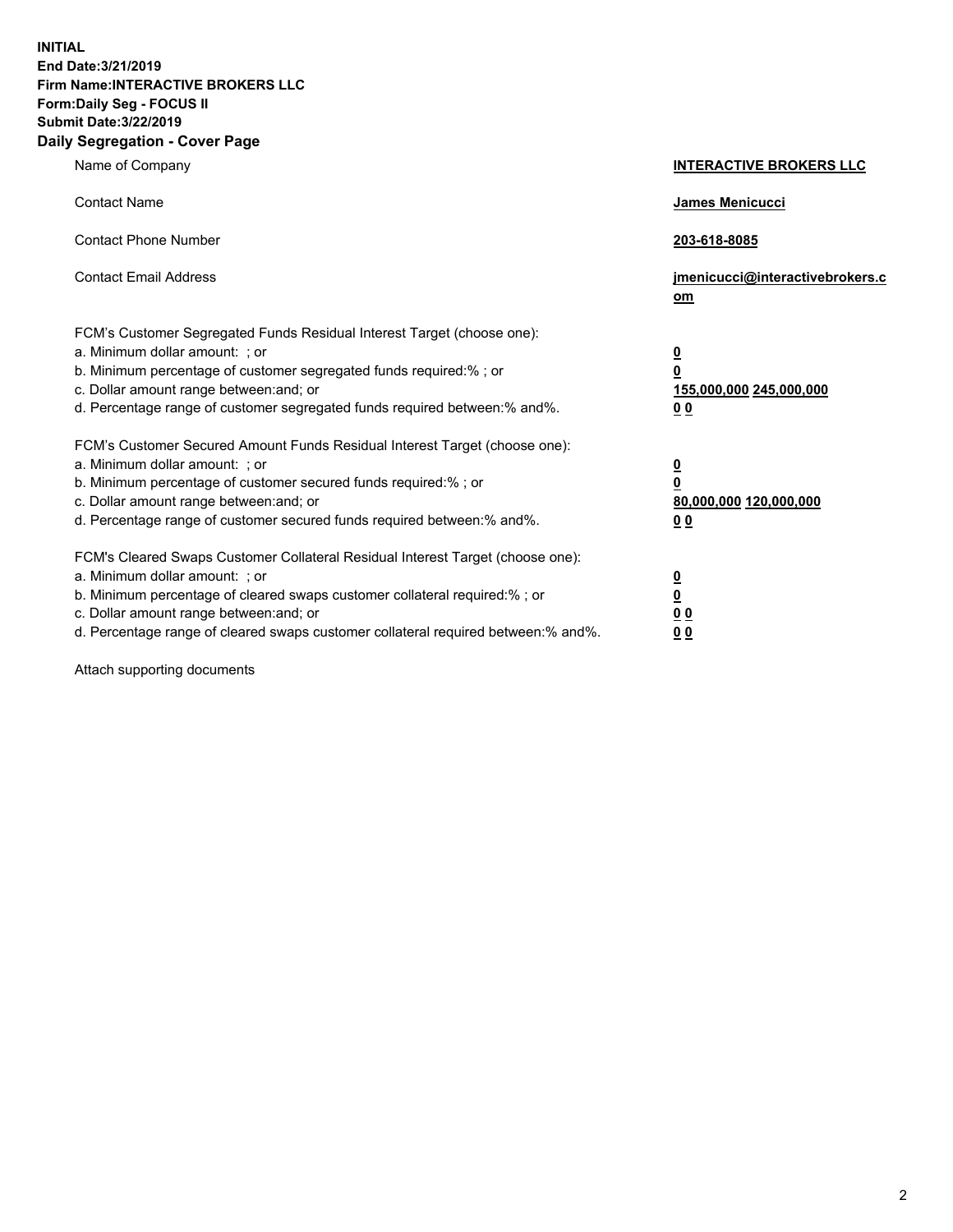## **INITIAL End Date:3/21/2019 Firm Name:INTERACTIVE BROKERS LLC Form:Daily Seg - FOCUS II Submit Date:3/22/2019 Daily Segregation - Secured Amounts**

| Daily Segregation - Secured Amounts                                              |                                                                                                                                                                                                                                                                                                                                                                                                                                                                                                                                                                                                                                                                                                                                                                                                                                                                                                                                                                                                                                                                                                                                                                                                                                                                                                                                                                                                                                                                                                                                                                                                                                                                                                                                                                                                                                                                                                                                                                  |
|----------------------------------------------------------------------------------|------------------------------------------------------------------------------------------------------------------------------------------------------------------------------------------------------------------------------------------------------------------------------------------------------------------------------------------------------------------------------------------------------------------------------------------------------------------------------------------------------------------------------------------------------------------------------------------------------------------------------------------------------------------------------------------------------------------------------------------------------------------------------------------------------------------------------------------------------------------------------------------------------------------------------------------------------------------------------------------------------------------------------------------------------------------------------------------------------------------------------------------------------------------------------------------------------------------------------------------------------------------------------------------------------------------------------------------------------------------------------------------------------------------------------------------------------------------------------------------------------------------------------------------------------------------------------------------------------------------------------------------------------------------------------------------------------------------------------------------------------------------------------------------------------------------------------------------------------------------------------------------------------------------------------------------------------------------|
| Foreign Futures and Foreign Options Secured Amounts                              |                                                                                                                                                                                                                                                                                                                                                                                                                                                                                                                                                                                                                                                                                                                                                                                                                                                                                                                                                                                                                                                                                                                                                                                                                                                                                                                                                                                                                                                                                                                                                                                                                                                                                                                                                                                                                                                                                                                                                                  |
| Amount required to be set aside pursuant to law, rule or regulation of a foreign | $0$ [7305]                                                                                                                                                                                                                                                                                                                                                                                                                                                                                                                                                                                                                                                                                                                                                                                                                                                                                                                                                                                                                                                                                                                                                                                                                                                                                                                                                                                                                                                                                                                                                                                                                                                                                                                                                                                                                                                                                                                                                       |
|                                                                                  |                                                                                                                                                                                                                                                                                                                                                                                                                                                                                                                                                                                                                                                                                                                                                                                                                                                                                                                                                                                                                                                                                                                                                                                                                                                                                                                                                                                                                                                                                                                                                                                                                                                                                                                                                                                                                                                                                                                                                                  |
|                                                                                  |                                                                                                                                                                                                                                                                                                                                                                                                                                                                                                                                                                                                                                                                                                                                                                                                                                                                                                                                                                                                                                                                                                                                                                                                                                                                                                                                                                                                                                                                                                                                                                                                                                                                                                                                                                                                                                                                                                                                                                  |
|                                                                                  | 439,750,704 [7315]                                                                                                                                                                                                                                                                                                                                                                                                                                                                                                                                                                                                                                                                                                                                                                                                                                                                                                                                                                                                                                                                                                                                                                                                                                                                                                                                                                                                                                                                                                                                                                                                                                                                                                                                                                                                                                                                                                                                               |
|                                                                                  | $0$ [7317]                                                                                                                                                                                                                                                                                                                                                                                                                                                                                                                                                                                                                                                                                                                                                                                                                                                                                                                                                                                                                                                                                                                                                                                                                                                                                                                                                                                                                                                                                                                                                                                                                                                                                                                                                                                                                                                                                                                                                       |
|                                                                                  | 5,873,501 [7325]                                                                                                                                                                                                                                                                                                                                                                                                                                                                                                                                                                                                                                                                                                                                                                                                                                                                                                                                                                                                                                                                                                                                                                                                                                                                                                                                                                                                                                                                                                                                                                                                                                                                                                                                                                                                                                                                                                                                                 |
|                                                                                  |                                                                                                                                                                                                                                                                                                                                                                                                                                                                                                                                                                                                                                                                                                                                                                                                                                                                                                                                                                                                                                                                                                                                                                                                                                                                                                                                                                                                                                                                                                                                                                                                                                                                                                                                                                                                                                                                                                                                                                  |
|                                                                                  | 93,821 [7335]                                                                                                                                                                                                                                                                                                                                                                                                                                                                                                                                                                                                                                                                                                                                                                                                                                                                                                                                                                                                                                                                                                                                                                                                                                                                                                                                                                                                                                                                                                                                                                                                                                                                                                                                                                                                                                                                                                                                                    |
|                                                                                  | $-16,457$ [7337]                                                                                                                                                                                                                                                                                                                                                                                                                                                                                                                                                                                                                                                                                                                                                                                                                                                                                                                                                                                                                                                                                                                                                                                                                                                                                                                                                                                                                                                                                                                                                                                                                                                                                                                                                                                                                                                                                                                                                 |
|                                                                                  | 445,701,569 [7345]                                                                                                                                                                                                                                                                                                                                                                                                                                                                                                                                                                                                                                                                                                                                                                                                                                                                                                                                                                                                                                                                                                                                                                                                                                                                                                                                                                                                                                                                                                                                                                                                                                                                                                                                                                                                                                                                                                                                               |
|                                                                                  | 7,213 [7351]                                                                                                                                                                                                                                                                                                                                                                                                                                                                                                                                                                                                                                                                                                                                                                                                                                                                                                                                                                                                                                                                                                                                                                                                                                                                                                                                                                                                                                                                                                                                                                                                                                                                                                                                                                                                                                                                                                                                                     |
|                                                                                  | 0 [7352] 7,213 [7354]                                                                                                                                                                                                                                                                                                                                                                                                                                                                                                                                                                                                                                                                                                                                                                                                                                                                                                                                                                                                                                                                                                                                                                                                                                                                                                                                                                                                                                                                                                                                                                                                                                                                                                                                                                                                                                                                                                                                            |
|                                                                                  | 445,708,782 [7355]                                                                                                                                                                                                                                                                                                                                                                                                                                                                                                                                                                                                                                                                                                                                                                                                                                                                                                                                                                                                                                                                                                                                                                                                                                                                                                                                                                                                                                                                                                                                                                                                                                                                                                                                                                                                                                                                                                                                               |
|                                                                                  |                                                                                                                                                                                                                                                                                                                                                                                                                                                                                                                                                                                                                                                                                                                                                                                                                                                                                                                                                                                                                                                                                                                                                                                                                                                                                                                                                                                                                                                                                                                                                                                                                                                                                                                                                                                                                                                                                                                                                                  |
|                                                                                  | 445,708,782 [7360]                                                                                                                                                                                                                                                                                                                                                                                                                                                                                                                                                                                                                                                                                                                                                                                                                                                                                                                                                                                                                                                                                                                                                                                                                                                                                                                                                                                                                                                                                                                                                                                                                                                                                                                                                                                                                                                                                                                                               |
|                                                                                  |                                                                                                                                                                                                                                                                                                                                                                                                                                                                                                                                                                                                                                                                                                                                                                                                                                                                                                                                                                                                                                                                                                                                                                                                                                                                                                                                                                                                                                                                                                                                                                                                                                                                                                                                                                                                                                                                                                                                                                  |
|                                                                                  |                                                                                                                                                                                                                                                                                                                                                                                                                                                                                                                                                                                                                                                                                                                                                                                                                                                                                                                                                                                                                                                                                                                                                                                                                                                                                                                                                                                                                                                                                                                                                                                                                                                                                                                                                                                                                                                                                                                                                                  |
|                                                                                  |                                                                                                                                                                                                                                                                                                                                                                                                                                                                                                                                                                                                                                                                                                                                                                                                                                                                                                                                                                                                                                                                                                                                                                                                                                                                                                                                                                                                                                                                                                                                                                                                                                                                                                                                                                                                                                                                                                                                                                  |
|                                                                                  | 74,983,715 [7500]<br>0 [7520] 74,983,715 [7530]                                                                                                                                                                                                                                                                                                                                                                                                                                                                                                                                                                                                                                                                                                                                                                                                                                                                                                                                                                                                                                                                                                                                                                                                                                                                                                                                                                                                                                                                                                                                                                                                                                                                                                                                                                                                                                                                                                                  |
|                                                                                  |                                                                                                                                                                                                                                                                                                                                                                                                                                                                                                                                                                                                                                                                                                                                                                                                                                                                                                                                                                                                                                                                                                                                                                                                                                                                                                                                                                                                                                                                                                                                                                                                                                                                                                                                                                                                                                                                                                                                                                  |
|                                                                                  | 411,998,912 [7540]                                                                                                                                                                                                                                                                                                                                                                                                                                                                                                                                                                                                                                                                                                                                                                                                                                                                                                                                                                                                                                                                                                                                                                                                                                                                                                                                                                                                                                                                                                                                                                                                                                                                                                                                                                                                                                                                                                                                               |
|                                                                                  | 0 [7560] 411,998,912 [7570]                                                                                                                                                                                                                                                                                                                                                                                                                                                                                                                                                                                                                                                                                                                                                                                                                                                                                                                                                                                                                                                                                                                                                                                                                                                                                                                                                                                                                                                                                                                                                                                                                                                                                                                                                                                                                                                                                                                                      |
|                                                                                  |                                                                                                                                                                                                                                                                                                                                                                                                                                                                                                                                                                                                                                                                                                                                                                                                                                                                                                                                                                                                                                                                                                                                                                                                                                                                                                                                                                                                                                                                                                                                                                                                                                                                                                                                                                                                                                                                                                                                                                  |
|                                                                                  | $0$ [7580]                                                                                                                                                                                                                                                                                                                                                                                                                                                                                                                                                                                                                                                                                                                                                                                                                                                                                                                                                                                                                                                                                                                                                                                                                                                                                                                                                                                                                                                                                                                                                                                                                                                                                                                                                                                                                                                                                                                                                       |
|                                                                                  | $0$ [7590]                                                                                                                                                                                                                                                                                                                                                                                                                                                                                                                                                                                                                                                                                                                                                                                                                                                                                                                                                                                                                                                                                                                                                                                                                                                                                                                                                                                                                                                                                                                                                                                                                                                                                                                                                                                                                                                                                                                                                       |
|                                                                                  | $0$ [7600]                                                                                                                                                                                                                                                                                                                                                                                                                                                                                                                                                                                                                                                                                                                                                                                                                                                                                                                                                                                                                                                                                                                                                                                                                                                                                                                                                                                                                                                                                                                                                                                                                                                                                                                                                                                                                                                                                                                                                       |
|                                                                                  | $0$ [7610]                                                                                                                                                                                                                                                                                                                                                                                                                                                                                                                                                                                                                                                                                                                                                                                                                                                                                                                                                                                                                                                                                                                                                                                                                                                                                                                                                                                                                                                                                                                                                                                                                                                                                                                                                                                                                                                                                                                                                       |
|                                                                                  | 0 [7615] 0 [7620]                                                                                                                                                                                                                                                                                                                                                                                                                                                                                                                                                                                                                                                                                                                                                                                                                                                                                                                                                                                                                                                                                                                                                                                                                                                                                                                                                                                                                                                                                                                                                                                                                                                                                                                                                                                                                                                                                                                                                |
| Amounts held by clearing organizations of foreign boards of trade                |                                                                                                                                                                                                                                                                                                                                                                                                                                                                                                                                                                                                                                                                                                                                                                                                                                                                                                                                                                                                                                                                                                                                                                                                                                                                                                                                                                                                                                                                                                                                                                                                                                                                                                                                                                                                                                                                                                                                                                  |
| A. Cash                                                                          | $0$ [7640]                                                                                                                                                                                                                                                                                                                                                                                                                                                                                                                                                                                                                                                                                                                                                                                                                                                                                                                                                                                                                                                                                                                                                                                                                                                                                                                                                                                                                                                                                                                                                                                                                                                                                                                                                                                                                                                                                                                                                       |
| <b>B.</b> Securities                                                             | $0$ [7650]                                                                                                                                                                                                                                                                                                                                                                                                                                                                                                                                                                                                                                                                                                                                                                                                                                                                                                                                                                                                                                                                                                                                                                                                                                                                                                                                                                                                                                                                                                                                                                                                                                                                                                                                                                                                                                                                                                                                                       |
| C. Amount due to (from) clearing organization - daily variation                  | $0$ [7660]                                                                                                                                                                                                                                                                                                                                                                                                                                                                                                                                                                                                                                                                                                                                                                                                                                                                                                                                                                                                                                                                                                                                                                                                                                                                                                                                                                                                                                                                                                                                                                                                                                                                                                                                                                                                                                                                                                                                                       |
| D. Value of long option contracts                                                | $0$ [7670]                                                                                                                                                                                                                                                                                                                                                                                                                                                                                                                                                                                                                                                                                                                                                                                                                                                                                                                                                                                                                                                                                                                                                                                                                                                                                                                                                                                                                                                                                                                                                                                                                                                                                                                                                                                                                                                                                                                                                       |
| E. Value of short option contracts                                               | 0 [7675] 0 [7680]                                                                                                                                                                                                                                                                                                                                                                                                                                                                                                                                                                                                                                                                                                                                                                                                                                                                                                                                                                                                                                                                                                                                                                                                                                                                                                                                                                                                                                                                                                                                                                                                                                                                                                                                                                                                                                                                                                                                                |
| Amounts held by members of foreign boards of trade                               |                                                                                                                                                                                                                                                                                                                                                                                                                                                                                                                                                                                                                                                                                                                                                                                                                                                                                                                                                                                                                                                                                                                                                                                                                                                                                                                                                                                                                                                                                                                                                                                                                                                                                                                                                                                                                                                                                                                                                                  |
| A. Cash                                                                          | 78,894,385 [7700]                                                                                                                                                                                                                                                                                                                                                                                                                                                                                                                                                                                                                                                                                                                                                                                                                                                                                                                                                                                                                                                                                                                                                                                                                                                                                                                                                                                                                                                                                                                                                                                                                                                                                                                                                                                                                                                                                                                                                |
|                                                                                  | $0$ [7710]                                                                                                                                                                                                                                                                                                                                                                                                                                                                                                                                                                                                                                                                                                                                                                                                                                                                                                                                                                                                                                                                                                                                                                                                                                                                                                                                                                                                                                                                                                                                                                                                                                                                                                                                                                                                                                                                                                                                                       |
|                                                                                  | 1,161,344 [7720]                                                                                                                                                                                                                                                                                                                                                                                                                                                                                                                                                                                                                                                                                                                                                                                                                                                                                                                                                                                                                                                                                                                                                                                                                                                                                                                                                                                                                                                                                                                                                                                                                                                                                                                                                                                                                                                                                                                                                 |
|                                                                                  | 93,821 [7730]                                                                                                                                                                                                                                                                                                                                                                                                                                                                                                                                                                                                                                                                                                                                                                                                                                                                                                                                                                                                                                                                                                                                                                                                                                                                                                                                                                                                                                                                                                                                                                                                                                                                                                                                                                                                                                                                                                                                                    |
|                                                                                  | <u>-16,457</u> [7735] 80,133,093 [7740]                                                                                                                                                                                                                                                                                                                                                                                                                                                                                                                                                                                                                                                                                                                                                                                                                                                                                                                                                                                                                                                                                                                                                                                                                                                                                                                                                                                                                                                                                                                                                                                                                                                                                                                                                                                                                                                                                                                          |
|                                                                                  | 0 [7760]                                                                                                                                                                                                                                                                                                                                                                                                                                                                                                                                                                                                                                                                                                                                                                                                                                                                                                                                                                                                                                                                                                                                                                                                                                                                                                                                                                                                                                                                                                                                                                                                                                                                                                                                                                                                                                                                                                                                                         |
|                                                                                  | $0$ [7765]                                                                                                                                                                                                                                                                                                                                                                                                                                                                                                                                                                                                                                                                                                                                                                                                                                                                                                                                                                                                                                                                                                                                                                                                                                                                                                                                                                                                                                                                                                                                                                                                                                                                                                                                                                                                                                                                                                                                                       |
|                                                                                  | 567,115,720 [7770]                                                                                                                                                                                                                                                                                                                                                                                                                                                                                                                                                                                                                                                                                                                                                                                                                                                                                                                                                                                                                                                                                                                                                                                                                                                                                                                                                                                                                                                                                                                                                                                                                                                                                                                                                                                                                                                                                                                                               |
| Page 1 from Line 8)                                                              | 121,406,938 [7380]                                                                                                                                                                                                                                                                                                                                                                                                                                                                                                                                                                                                                                                                                                                                                                                                                                                                                                                                                                                                                                                                                                                                                                                                                                                                                                                                                                                                                                                                                                                                                                                                                                                                                                                                                                                                                                                                                                                                               |
| Management Target Amount for Excess funds in separate section 30.7 accounts      | 80,000,000 [7780]                                                                                                                                                                                                                                                                                                                                                                                                                                                                                                                                                                                                                                                                                                                                                                                                                                                                                                                                                                                                                                                                                                                                                                                                                                                                                                                                                                                                                                                                                                                                                                                                                                                                                                                                                                                                                                                                                                                                                |
|                                                                                  | 41,406,938 [7785]                                                                                                                                                                                                                                                                                                                                                                                                                                                                                                                                                                                                                                                                                                                                                                                                                                                                                                                                                                                                                                                                                                                                                                                                                                                                                                                                                                                                                                                                                                                                                                                                                                                                                                                                                                                                                                                                                                                                                |
|                                                                                  | government or a rule of a self-regulatory organization authorized thereunder<br>Net ledger balance - Foreign Futures and Foreign Option Trading - All Customers<br>A. Cash<br>B. Securities (at market)<br>Net unrealized profit (loss) in open futures contracts traded on a foreign board of trade<br>Exchange traded options<br>a. Market value of open option contracts purchased on a foreign board of trade<br>b. Market value of open contracts granted (sold) on a foreign board of trade<br>Net equity (deficit) (add lines 1.2. and 3.)<br>Account liquidating to a deficit and account with a debit balances - gross amount<br>Less: amount offset by customer owned securities<br>Amount required to be set aside as the secured amount - Net Liquidating Equity<br>Method (add lines 4 and 5)<br>Greater of amount required to be set aside pursuant to foreign jurisdiction (above) or line<br>6.<br>FUNDS DEPOSITED IN SEPARATE REGULATION 30.7 ACCOUNTS<br>Cash in banks<br>A. Banks located in the United States<br>B. Other banks qualified under Regulation 30.7<br>Securities<br>A. In safekeeping with banks located in the United States<br>B. In safekeeping with other banks qualified under Regulation 30.7<br>Equities with registered futures commission merchants<br>A. Cash<br><b>B.</b> Securities<br>C. Unrealized gain (loss) on open futures contracts<br>D. Value of long option contracts<br>E. Value of short option contracts<br><b>B.</b> Securities<br>C. Unrealized gain (loss) on open futures contracts<br>D. Value of long option contracts<br>E. Value of short option contracts<br>Amounts with other depositories designated by a foreign board of trade<br>Segregated funds on hand<br>Total funds in separate section 30.7 accounts<br>Excess (deficiency) Set Aside for Secured Amount (subtract line 7 Secured Statement<br>Excess (deficiency) funds in separate 30.7 accounts over (under) Management Target |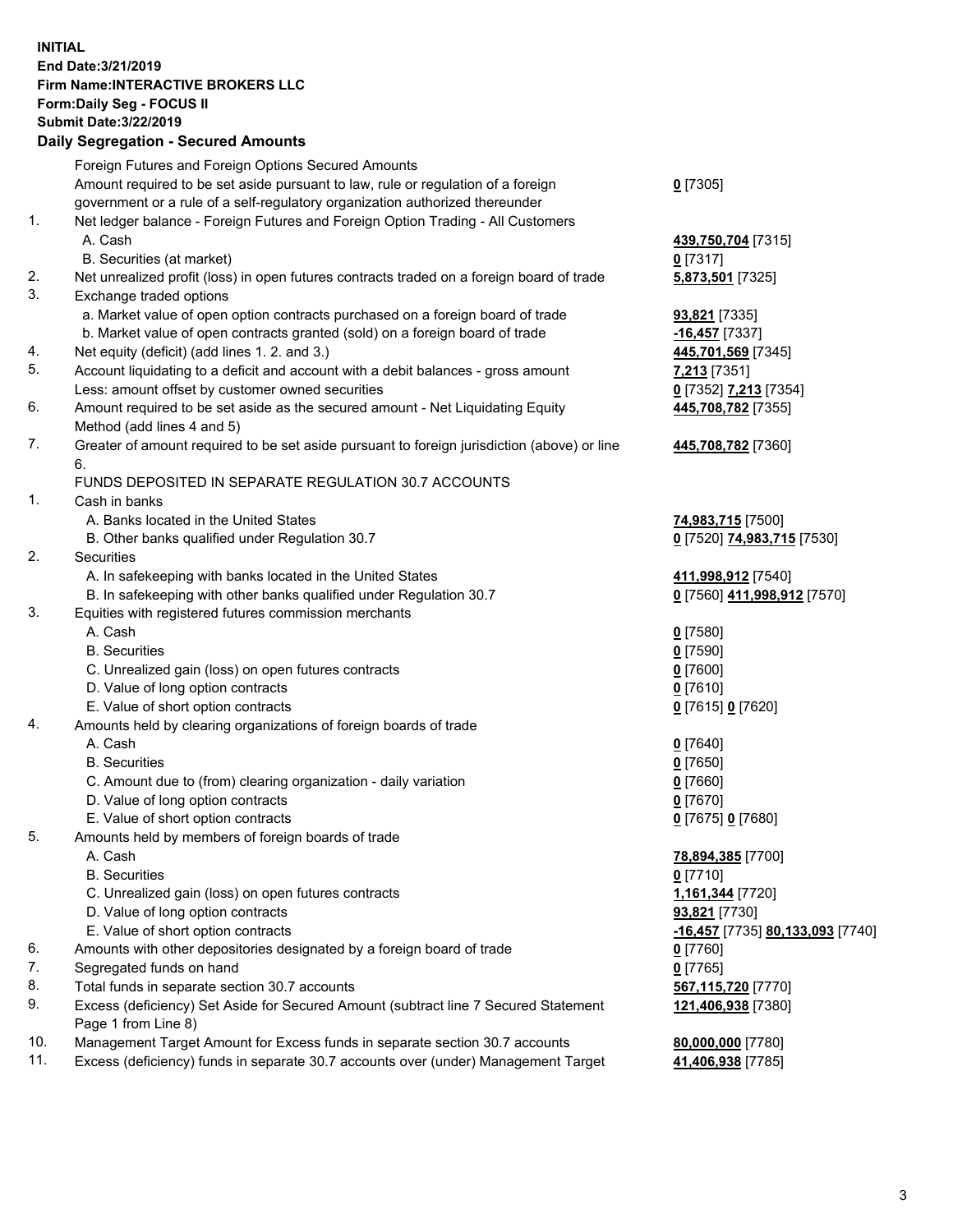**INITIAL End Date:3/21/2019 Firm Name:INTERACTIVE BROKERS LLC Form:Daily Seg - FOCUS II Submit Date:3/22/2019 Daily Segregation - Segregation Statement** SEGREGATION REQUIREMENTS(Section 4d(2) of the CEAct) 1. Net ledger balance A. Cash **3,718,834,875** [7010] B. Securities (at market) **0** [7020] 2. Net unrealized profit (loss) in open futures contracts traded on a contract market **31,172,195** [7030] 3. Exchange traded options A. Add market value of open option contracts purchased on a contract market **140,338,461** [7032] B. Deduct market value of open option contracts granted (sold) on a contract market **-190,817,030** [7033] 4. Net equity (deficit) (add lines 1, 2 and 3) **3,699,528,501** [7040] 5. Accounts liquidating to a deficit and accounts with debit balances - gross amount **1,225,578** [7045] Less: amount offset by customer securities **0** [7047] **1,225,578** [7050] 6. Amount required to be segregated (add lines 4 and 5) **3,700,754,079** [7060] FUNDS IN SEGREGATED ACCOUNTS 7. Deposited in segregated funds bank accounts A. Cash **515,697,449** [7070] B. Securities representing investments of customers' funds (at market) **2,234,804,515** [7080] C. Securities held for particular customers or option customers in lieu of cash (at market) **0** [7090] 8. Margins on deposit with derivatives clearing organizations of contract markets A. Cash **4,623,269** [7100] B. Securities representing investments of customers' funds (at market) **1,208,100,536** [7110] C. Securities held for particular customers or option customers in lieu of cash (at market) **0** [7120] 9. Net settlement from (to) derivatives clearing organizations of contract markets **-9,293,345** [7130] 10. Exchange traded options A. Value of open long option contracts **140,308,999** [7132] B. Value of open short option contracts **-190,801,788** [7133] 11. Net equities with other FCMs A. Net liquidating equity **0** [7140] B. Securities representing investments of customers' funds (at market) **0** [7160] C. Securities held for particular customers or option customers in lieu of cash (at market) **0** [7170] 12. Segregated funds on hand **0** [7150] 13. Total amount in segregation (add lines 7 through 12) **3,903,439,635** [7180] 14. Excess (deficiency) funds in segregation (subtract line 6 from line 13) **202,685,556** [7190] 15. Management Target Amount for Excess funds in segregation **155,000,000** [7194]

16. Excess (deficiency) funds in segregation over (under) Management Target Amount Excess

**47,685,556** [7198]